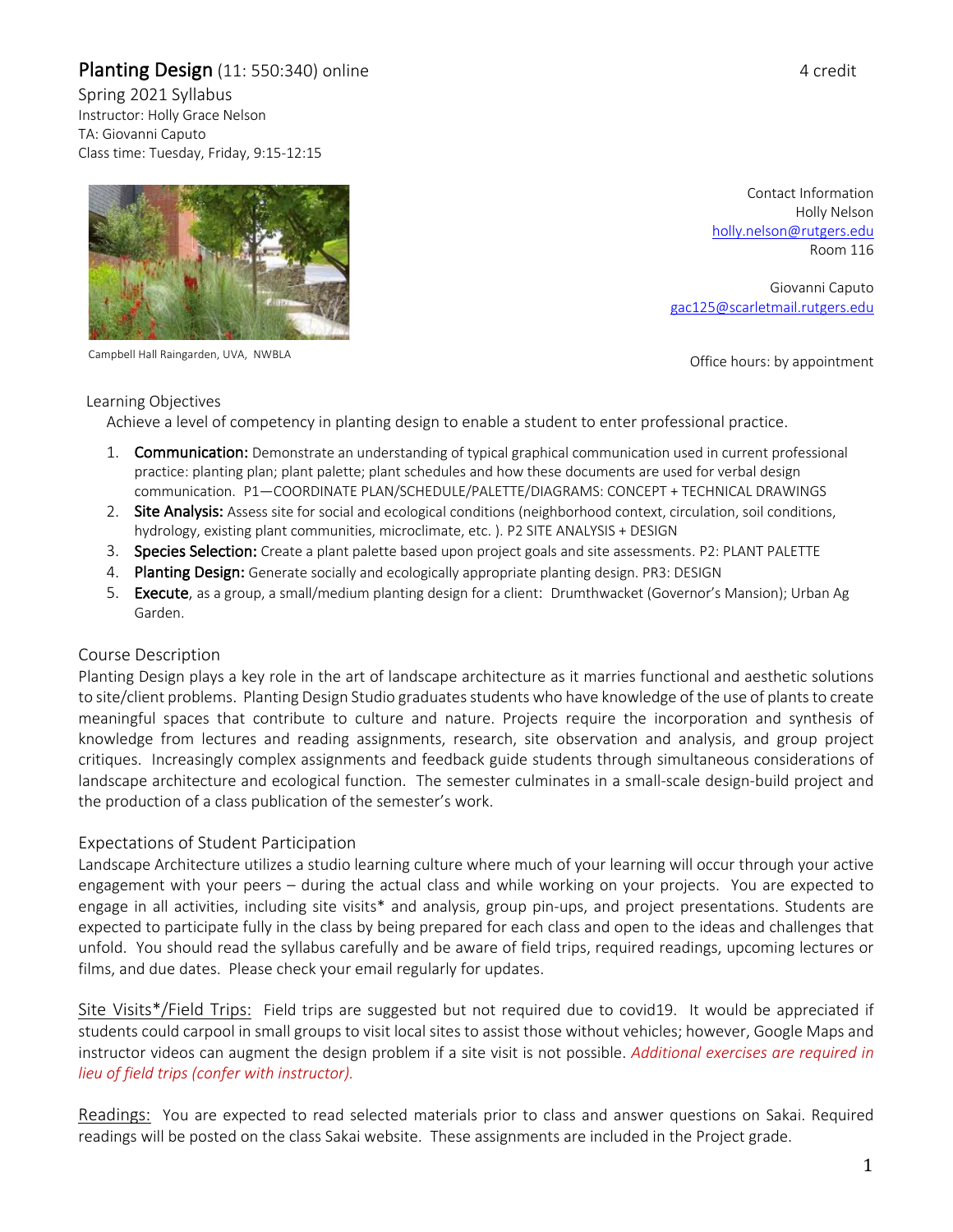Design-Build Projects: The design-build assignment will entail outdoor work in what may be inclement weather. Attendance and participation are highly suggested—*optional assignments required in lieu of attendance.*

## Final Booklet:

Each student revises projects submissions based upon feedback to create a professional portfolio cutsheet. These sheets are combined to create a Final Publication--a class booklet of the semester's work.

Printing: *Expect to print each project (including large format drawings) for feedback for revisions and for final reviews*. As a professional, much of your work will be communicated with printed drawings; designing your drawings "on the screen" will often not produce the effect you desire in printed format. As in an office, your work will be reviewed and revised prior to having it presented to the client. Electronic submissions due to covid19—OPTIMIZE!!

Project Reviews: Project reviews are opportunities to present your work in a professional manner, respond to questions, consider other interpretations, and gather feedback. You are expected to be at all reviews for the entire period, and you are expected to participate in the critiquing and discussion of other projects. For the class to be an engaged learning experience, you are expected not only to present thoughts/processes in your group's projects, but to also contribute to the learning of your peers through conversations and critiques during and outside of class time. You should plan a minimum of 5 hours per week outside of class to read, write, make site visits, develop projects, and finalize presentations. Each student will assess individual contributions to group projects in a project exit survey.

Contact: It is important that all students are given the same updates and information. Most of this will occur during class lectures, but the instructors will also rely on email to the students. You are expected to check your email regularly and to participate in group teamwork.

### Grading / Evaluation

The final grade will be based on the following percentages:

| Project 1: Urban Ag Garden Project                       | 20% |
|----------------------------------------------------------|-----|
| Project 2: Raingarden in front of Old Blake              | 40% |
| Project 3: NJ Marine State Police Headquarters, Carteret | 30% |
| Final Booklet                                            | 10% |
| Extra Credit: Drumthwacket, Urban Ag Garden Installation |     |

#### Departmental Grading Guidelines

While the assignment of grades is ultimately the purview of the instructor, the department uses the following guideline for understanding appropriate grading in its courses:

A – Outstanding –This not only means fulfilling the requirements, but impressing and going beyond the initial expectations of the project. The student has demonstrated a superior grasp of the subject matter coupled with a high degree of creative or logical expression, and strong ability to present these ideas in an organized and analytical manner.

B – Very Good – The student has demonstrated a solid grasp of the material with an ability to organize and examine the material in an organized, critical, and constructive manner. The projects and in-class performance reveal a solid understanding of the issues and related theories or literature.

C – Acceptable –The student has shown a moderate ability to grasp concepts and theories for the class, producing work that, while basically adequate, is not in any way exceptional. This performance in class displays a basic familiarity with the relevant literature and techniques.

D – Unacceptable – The work demonstrates a minimal understanding of the fundamental nature of the material or the assignment with a performance that does not adequately examine the course material critically or constructively. Students cannot graduate from the Landscape Architecture program with 2 D's in required 550 classes.

F – Failure – The student has demonstrated a lack of understanding or familiarity with course concepts and materials. Their performance has been inadequate. Failure is often the result of limited effort and poor attendance which may indicate that the student is not in the proper field of study.

#### Materials

Drafting equipment (vellum, trace, drafting pens & pencils, circle templates, colored pencils, watercolors)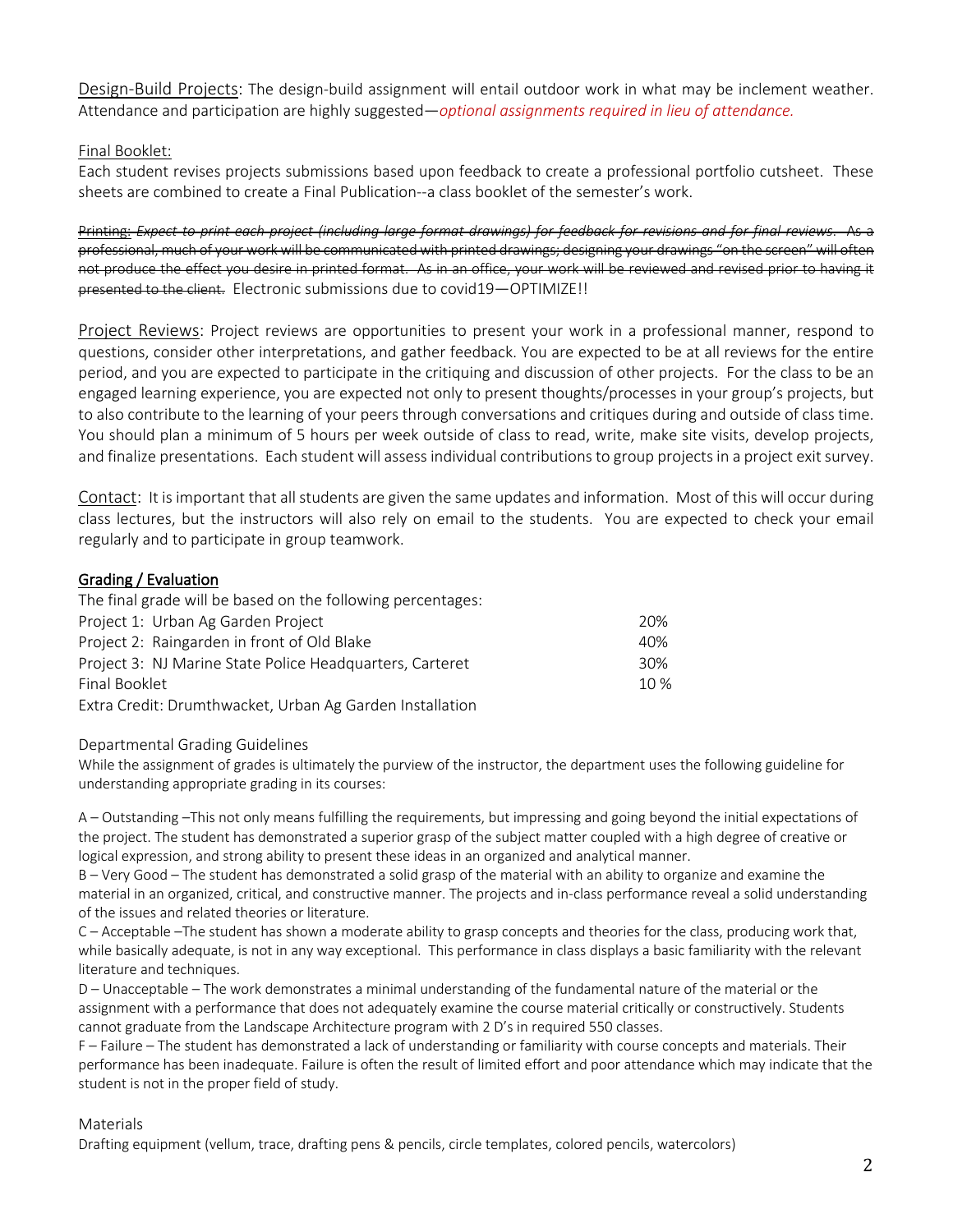Use of Facilities and Equipment (2021: not applicable as Facilities are closed due to Covid19) Studio cannot be taught without reliable facilities. But your use of the facilities is dependent upon responsible use with particular regard to the clearly established rules about their use as specified in the student handbook: http://landarch.rutgers.edu/current\_students/student%20handbook/StudentHandbook\_web\_SectI.pdf

These rules cover access to studio, vandalism, table assignments, personalization of workspace, smoking and drinking, use of the lockers, access to the reference collection, and basic rules governing the use of the computer lab. Failure to observe rules may result in loss of access. Access to the fabrication lab is granted after successfully passing the safety instructions. Access is monitored and can be revoked if students use tools they are not qualified for or if students do not clean after themselves.

#### Equipment

The student handbook also includes a section governing the use of equipment http://landarch.rutgers.edu/current\_students/student%20handbook/StudentHandbook\_web\_SectII.pdf This section includes rules specifying use department equipment including of projection equipment, department cameras, and drafting equipment.

Submitted drawings, models, photographs, or written papers for any project assigned in Landscape Architecture courses are considered the property of the Department. The formatting of all digital submission must follow the department guidelines because they will be retained in its archives for exhibition and accreditation purposes.

#### Attendance

The Department of Landscape Architecture requires attendance in all of its classes. The individual student's development as a landscape architect is largely dependent upon two aspects of education. First is the exposure to and assimilation of a body of information that relates to the field. Second is the application of this knowledge through studio projects and problem-solving skills developed through critiques, reviews and interactions during each project.

The Rutgers Landscape Architecture curriculum is designed to develop both areas. Attendance and participation in all lectures and studios are essential if the student is to achieve his/her maximum potential. Unless a more strict policy is in place by the individual instructor, more than three unexcused absences will result in a step reduction in your semester grade. Each additional absence will result in another step reduction.

A minimum level of participation is defined as being in attendance for the entire duration of a class session. It is the student's responsibility to be in attendance at all required classes and all personal plans should be made in accordance with the schedule. Students on academic probation have NO ALLOWABLE UNEXCUSED ABSENCES. Your attendance at juries or special seminars scheduled in your design course is mandatory for the entire duration of the session.

#### Due Dates

Except for circumstances truly beyond the student's control, all assignments are due at the dates and times specified throughout the semester. Projects that are incomplete on the due date should still be submitted on the date it is due to receive at least partial credit. Any work submitted late will be penalized a letter grade for each day past due. Working beyond a due date is both unrealistic in a professional setting and unfair to your classmates in this course.

#### Academic Integrity

The intentional copying of another student's file [work] or a portion of a file [work] and representation of the work as your own work is in direct violation of the University Integrity Policy: Plagiarism is the representation of the words or ideas of another as one's own in any academic work.

Facilitating Violations of Academic Integrity: It is a violation of academic integrity for a student to aid others in violating academic integrity. A student who knowingly or negligently facilitates a violation of academic integrity is as culpable as the student who receives the impermissible aid, even if the former student does not benefit from the violation.

As a result, any copying and/or "sharing" of exercises, homework assignments, and projects will be treated as Level 2 violations and subject to the sanctions as outlined in the Integrity Policy:

- 1. A failing grade on the assignment.
- 2. A failing grade for the course.
- 3. Disciplinary warning or probation.

Repeat violations will be treated as separable Level Three violations and referred to the AIF of the school for adjudication. Please refer to the complete Integrity Policy at: http://academicintegrity.rutgers.edu/integrity.shtml.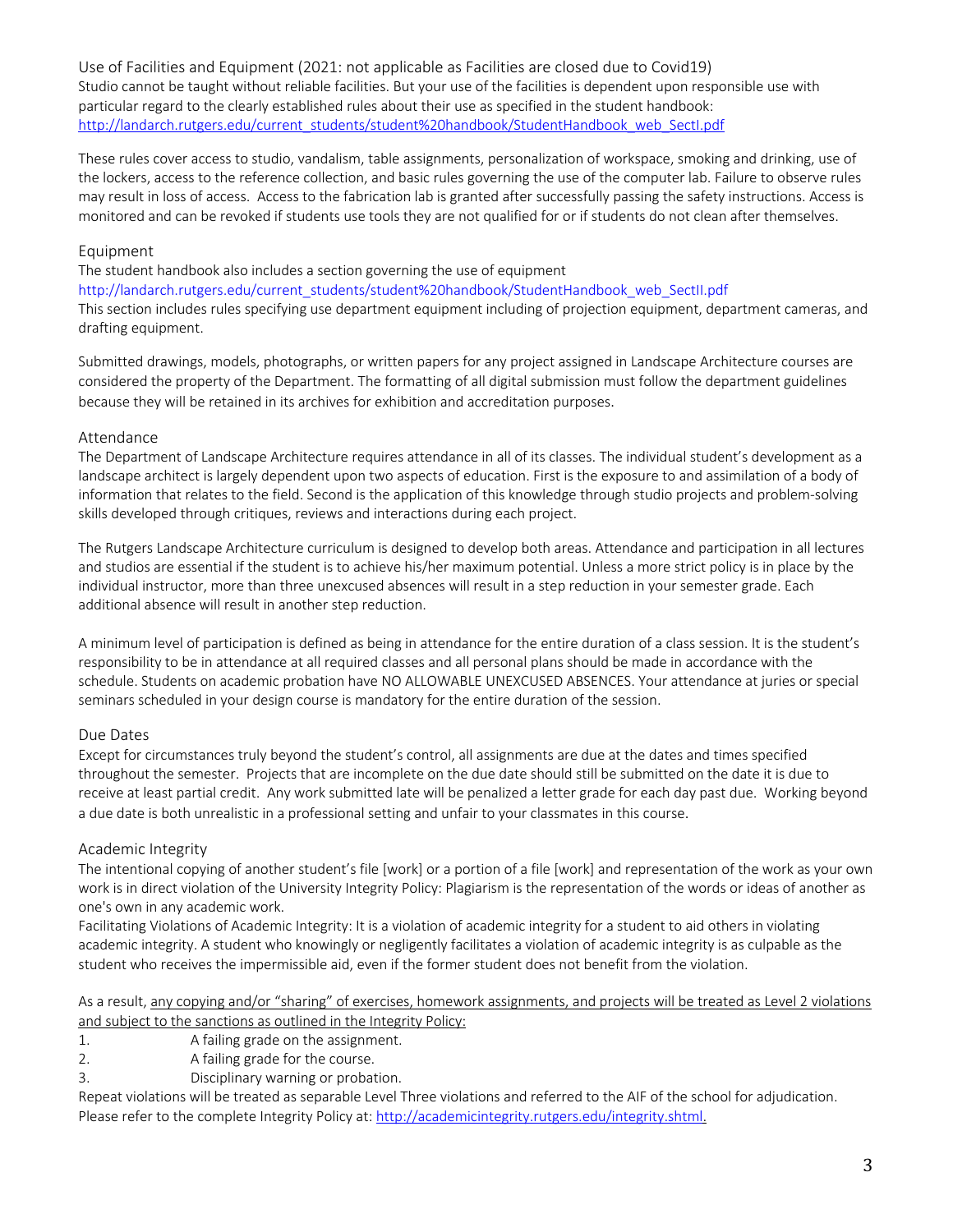|                                     | <b>Class</b>                                                                                                                                                      | Project                                                                   | Opt. Field Trip                         | <b>Assignment</b>                                                                                              |
|-------------------------------------|-------------------------------------------------------------------------------------------------------------------------------------------------------------------|---------------------------------------------------------------------------|-----------------------------------------|----------------------------------------------------------------------------------------------------------------|
| Week 1<br>1.19, 22                  | Kelley Forsyth: Color How to<br>use plant website resources<br><b>Virtual Site Visit</b><br>1.22 Arianna Lindberg:<br>Vegetables<br>Kelly Forsyth: Potager Garden | <b>PR1: URBAN AG</b><br><b>GARDEN</b><br>In Class: color collage          | <b>Martin Hall</b>                      | Due 1.19: in-class color collage<br>Due 1.25: abstract color diagram, plant<br>schedule + palette, bloom chart |
| Week 2<br>1.26, 29                  | <b>Model Working Session</b><br><b>Working Session</b>                                                                                                            |                                                                           |                                         | Due 1.30: Models<br>Work on Planting Plan, Bloom Diagrams                                                      |
| Week 3<br>2.2                       | NJASLA--No class                                                                                                                                                  |                                                                           |                                         | Due 2.4: Final Project                                                                                         |
| 2.5                                 | <b>2.5 URBAN AG REVIEW</b>                                                                                                                                        |                                                                           |                                         | Due 2.8 Finalize PR1 Booklet entry<br>Submit to Canvas & upload package to R drive.                            |
| Week 4<br>2.9, 12<br>Lunar New Year | -Form, Texture, Color,<br>Scale; Case Studies<br>-John Dighton: Living Soils                                                                                      | <b>PR2: BLAKE HALL</b><br><b>LIVING LABORATORIES:</b><br>RAINGARDEN, ETC. | <b>Blake Hall</b>                       | Due 2.15: Case Study:                                                                                          |
| Week 5<br>2.16, 2.19                | -Ciorlian: calculations, soils<br>-Ciorlian: plant schedule<br>N. Creek Nursery sections                                                                          |                                                                           |                                         | Due 2.20- Site Engineering: calculations<br>- Plant criteria-start plant schedule                              |
| Week 6<br>2.23, 26                  | -Design Concepts<br>-Pinup + Revise                                                                                                                               |                                                                           |                                         | - 2 concepts for pinup<br>Due 3.1- Revised final concept + 2<br>sketches/ concepts                             |
| Week 7<br>3.2, 5                    | -Form, Texture, Color, Scale PPT<br>-Height/Plant Elevations, Planting<br>Plans & Schedules                                                                       |                                                                           |                                         | Due 3.4 Planting Concept Plan-on trace<br>(upload jpeg)<br>-work on Plant Schedule                             |
| Week 8<br>3.9, 12                   | <b>Working Sessions</b>                                                                                                                                           |                                                                           |                                         | Due 3.8- Plant Schedule, Plant Palette: upload<br>- Planting Plan, Perspectives                                |
| Week 9                              | <b>SPRING BREAK/</b>                                                                                                                                              |                                                                           |                                         | finalize deliverables-due 3/22.                                                                                |
| Week 10<br>3.23                     | 3.23 BLAKE HALL REVIEW                                                                                                                                            |                                                                           |                                         | Due 3.25 Finalize PR2 Booklet entry<br>Submit to Canvas & upload package to R drive.                           |
| 3.26                                | 3.26 SITE VISIT: Carteret                                                                                                                                         | <b>PR3: NJ STATE MARINE</b><br><b>POLICE STATION</b>                      | <b>Carteret Marine Police</b>           | 2 concept plans                                                                                                |
| Week 11<br>3.30, 4.2                | 3.30 Pinup 2 concepts<br>4.2 Land FX Guest Lecture                                                                                                                |                                                                           |                                         | Due 3.29: 1 Concept plan<br>Due 4.5 - Plant Schedule                                                           |
| Week 12<br>4.6, 9                   | Workings sessions*                                                                                                                                                |                                                                           |                                         | Due 4.8 - Plant Schedule + Palette<br>- Planting Plan                                                          |
| Week 13<br>4.13, 16                 | <b>Working Sessions</b>                                                                                                                                           |                                                                           | Order plants<br>SCOOP + DUMP?           | Due 4.16- Bloom Diagrams+ Planting Plan<br>Due 4.19: Finalize deliverables                                     |
| Week 14<br>4.20                     | <b>4.23 MARINE POLICE</b><br><b>REVIEW</b>                                                                                                                        |                                                                           |                                         | Due 4.22: Finalize PR3 Booklet entry<br>Submit to Canvas & upload package to R drive.                          |
| 4.23                                | INSTALLATION: Drumthwacket                                                                                                                                        |                                                                           | Drumthwacket, The<br>Governor's Mansion | Prepare Booklet                                                                                                |
| Week 15<br>4.27, 30                 | INSTALLATION: Raingarden/<br>Urban Ag Garden                                                                                                                      |                                                                           | <b>Blake Hall</b>                       | Prepare Booklet<br>Finalize Booklet                                                                            |
|                                     |                                                                                                                                                                   |                                                                           |                                         | <b>POSSIBLE OPTIONAL MARINE FIELD TRIP</b>                                                                     |

\*4/9-11 LABash